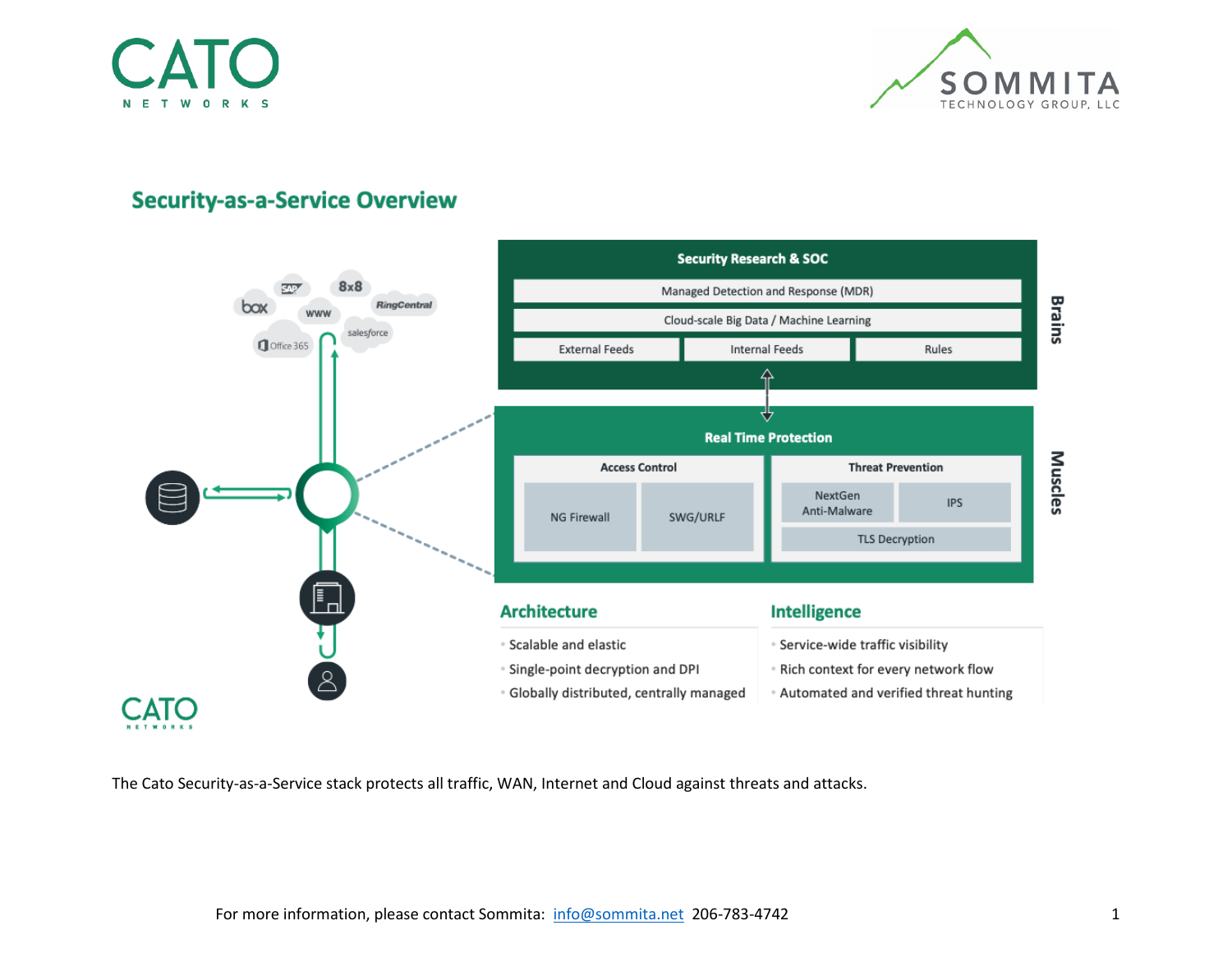



### **Architecture**

We apply 2 set of engines: NG-firewall and Secure web gateway to control access to internal resources and external sites. And NG-anti malware and IPS to detect threats such as malware download and outbound malware communication. Cato maintains these engines for up-todate protection, no upgrades or patches needed.

Cato's cloud-based architecture is scalable and elastic. Unlike edge appliances that are constrained by the volume of traffic they can protect, Cato leverages cloud-scale infrastructure to deliver enterprise-grade security across all traffic.

Because all WAN and Internet traffic flows through Cato, we can decrypt once and then apply the full security stack against the traffic – at line speed. If a customer chooses not to decrypt traffic the NG-FW and SWG still secure the traffic.

Lastly, Cato is globally distributed and centrally managed. Cato presents a single logical security engine that exists everywhere, so customers can set policies on logical business elements (people, locations, applications) without worrying about pushing these policies to the "right box".

## **Intelligence**

Cato security is driven by real time intelligence.

Cato uniquely sees live traffic across hundreds of networks, including a trillion flows a day. Flows attributes are stored in our cloud-scale big data and provide rich context for our automated machine learning algorithms to analyze network activity.

Cato researchers use our vast database to detect suspicious flows, investigate them, and validate actual live threats on customer networks. This is the foundation for our managed detection and response service – yet another level of convergence that is going beyond products and network services.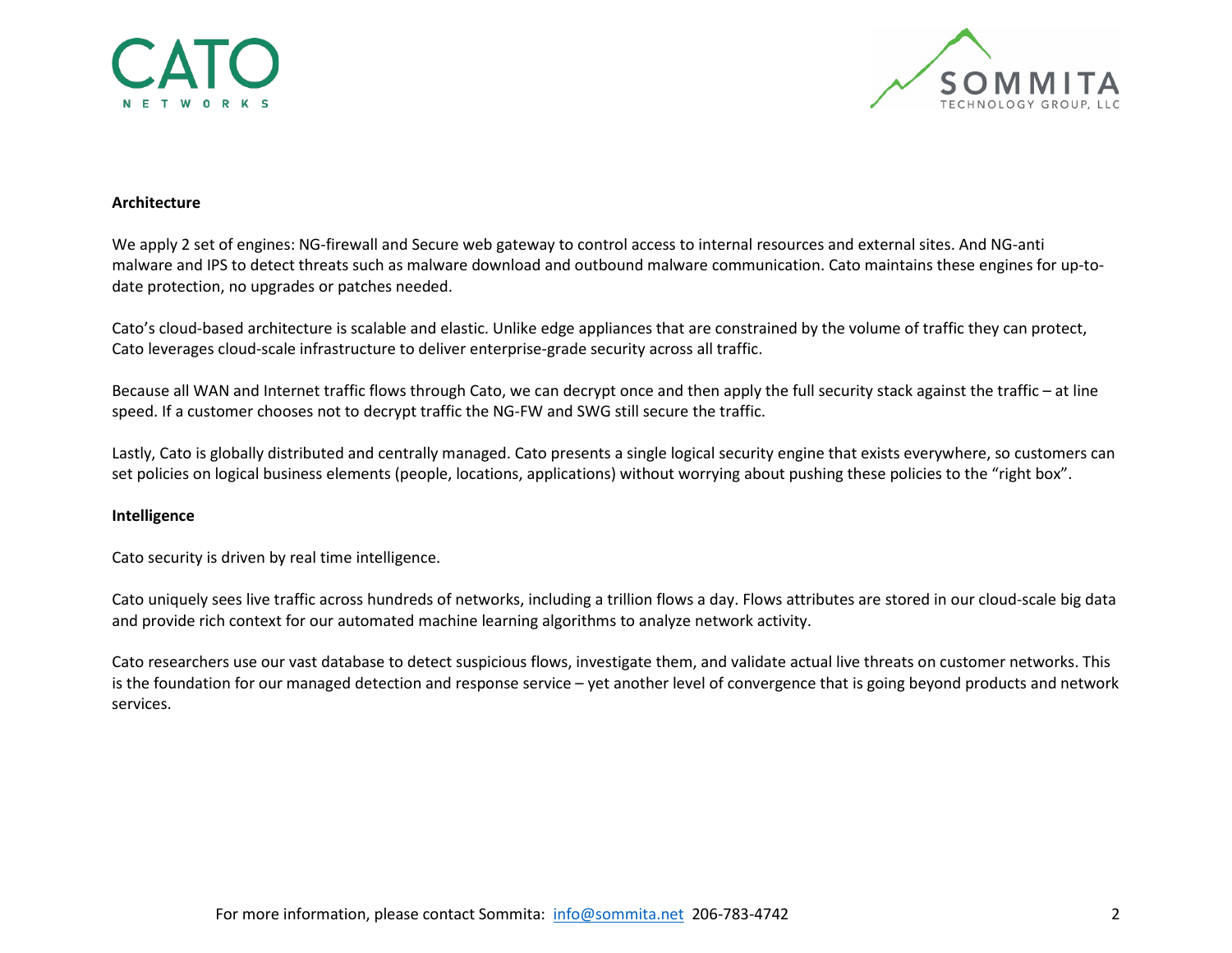





Let's zoom into the threat prevention engine. It is comprised of 2 core engines:

## **The IPS (Intrusion Prevention System)**

- All traffic, both inbound and outbound is processed by Cato's IPS. The IPS includes rules designed to protect against known threats and vulnerabilities, and real-time feeds that track malicious sites and servers. In addition, the IPS rules detect and prevent anomalous behavior based on flow context and characteristics.

## **Malware Protection**

- The malware protection leverages Cato full traffic visibility, to extract files from the stream.
- Each file goes through an analysis process to determine true file type and combat evasion tactics for executables masking as documents.
- The file is validated against known malware databases. This is the first layer of defense.
- The next layer, takes clean files, and run them though a machine-learning based engine, from SentinelOne, to detect malicious files based on their structural attributes. This is useful for example, against polymorphic encryption, that creates a stream of unique file signatures for the same malware file (a known tactic to evade signature- based malware protection). It can also work against zero-day malware by building a model of attributes associated with malicious files and comparing incoming files against that model.

This level of protection, as we discussed, is extended to all locations, users, and traffic and deliver cutting edge capabilities typically available only to very large enterprises.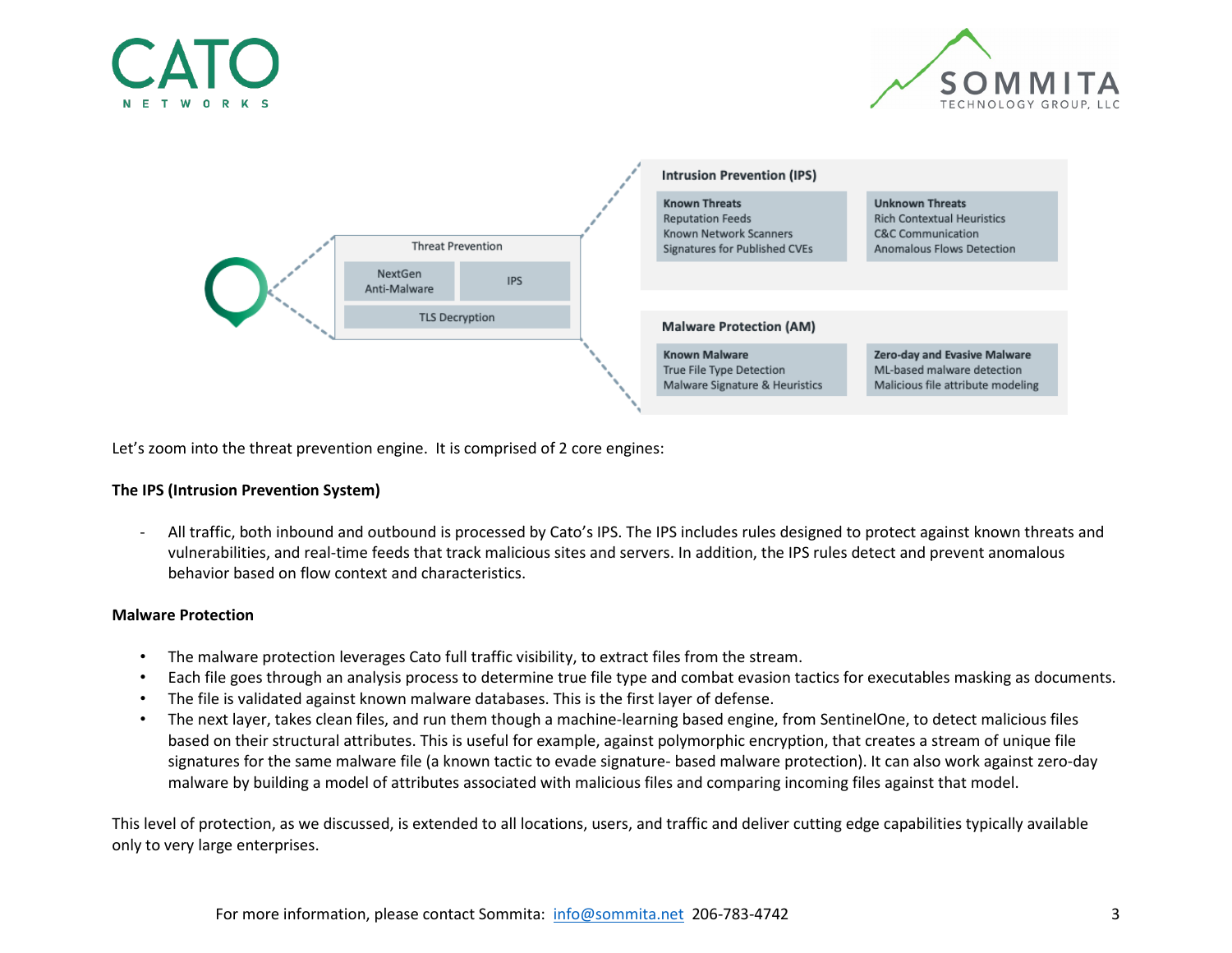



# **DIY IPS vs. Managed IPS-as-a-Service**



### **Why is managed IPS so important and unique?**

Legacy IPS technology is simply unmanageable for most enterprises. IPS life cycle requires heavy involvement from IT. The IPS vendor distributes new signatures, IT needs to assess for relevance and performance impact, than test on live traffic for false positives and end user disruption, and only than deploy in full production. The resource impact causes many IT teams, to move IPS to detect mode, and essentially ignore the alerts it generates.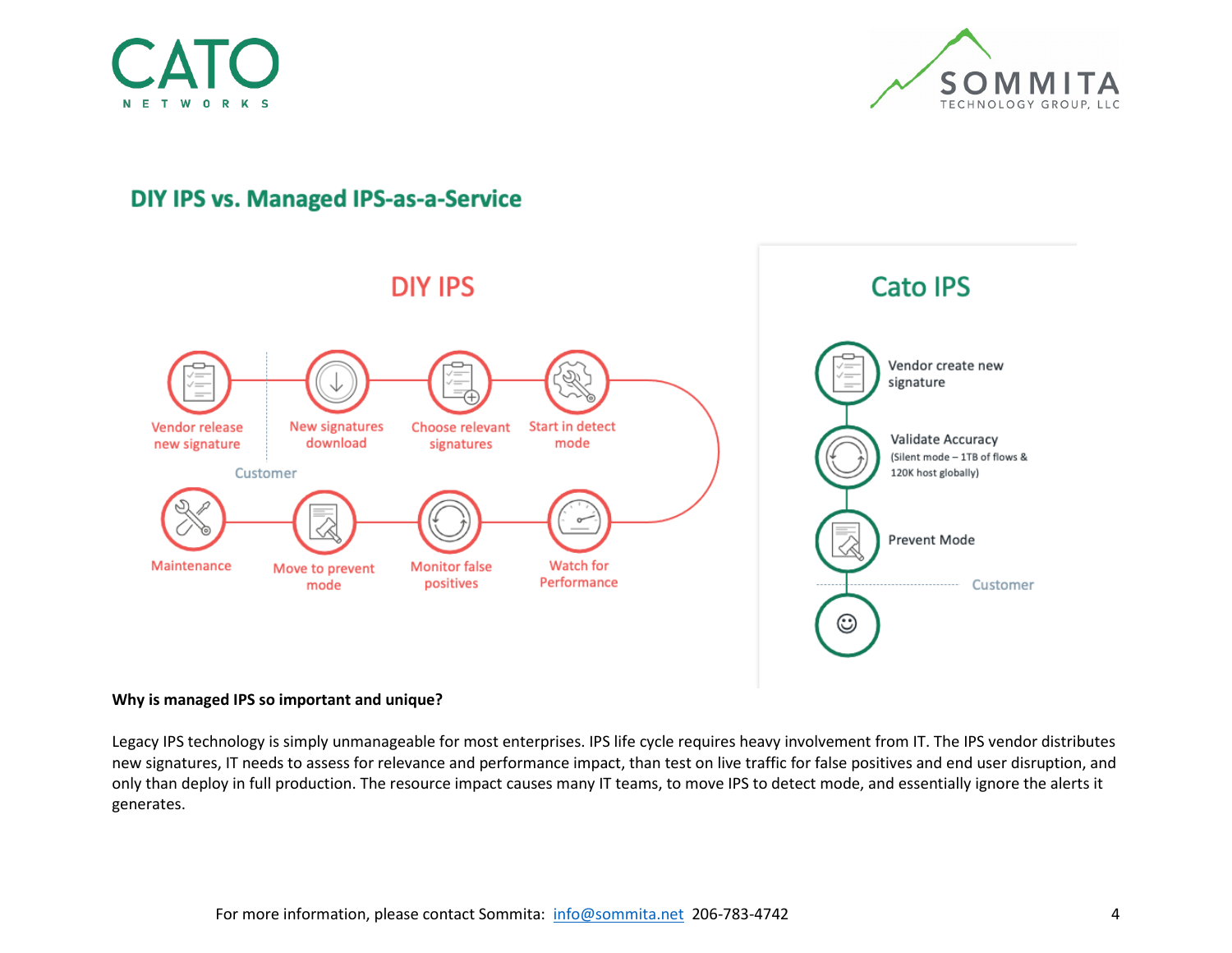



Here is how this entire process is eliminated with Cato. Our experts evaluate emerging threats and develop the rules to stop them. They test the rules in simulate mode on live traffic to ensure customers are not impacted and no false positives are generated before moving them to prevent mode. As a result, our IPS actually stops bad traffic without overloading IT.

# **Cato's IPS-as-a-Service with Context-Aware Protection**

Application DNS resolving? Src IP Protocol TLS signature Header order Target Dest IP URL User agent **OS** Port Client type **DGA HTTP Header** Request body URI First packet Geo Location **FLOW Metadata Known Network Scanners** Inbound **Reputation Feeds** Geo-restriction Cato IPS **Application** True file type Client **Unknown URL Categories Detection** detection **Fingerprinting Target Popularity C&C Communication** Frequency Model Model Model

Analyze traffic in context to protect against known and unknown attacks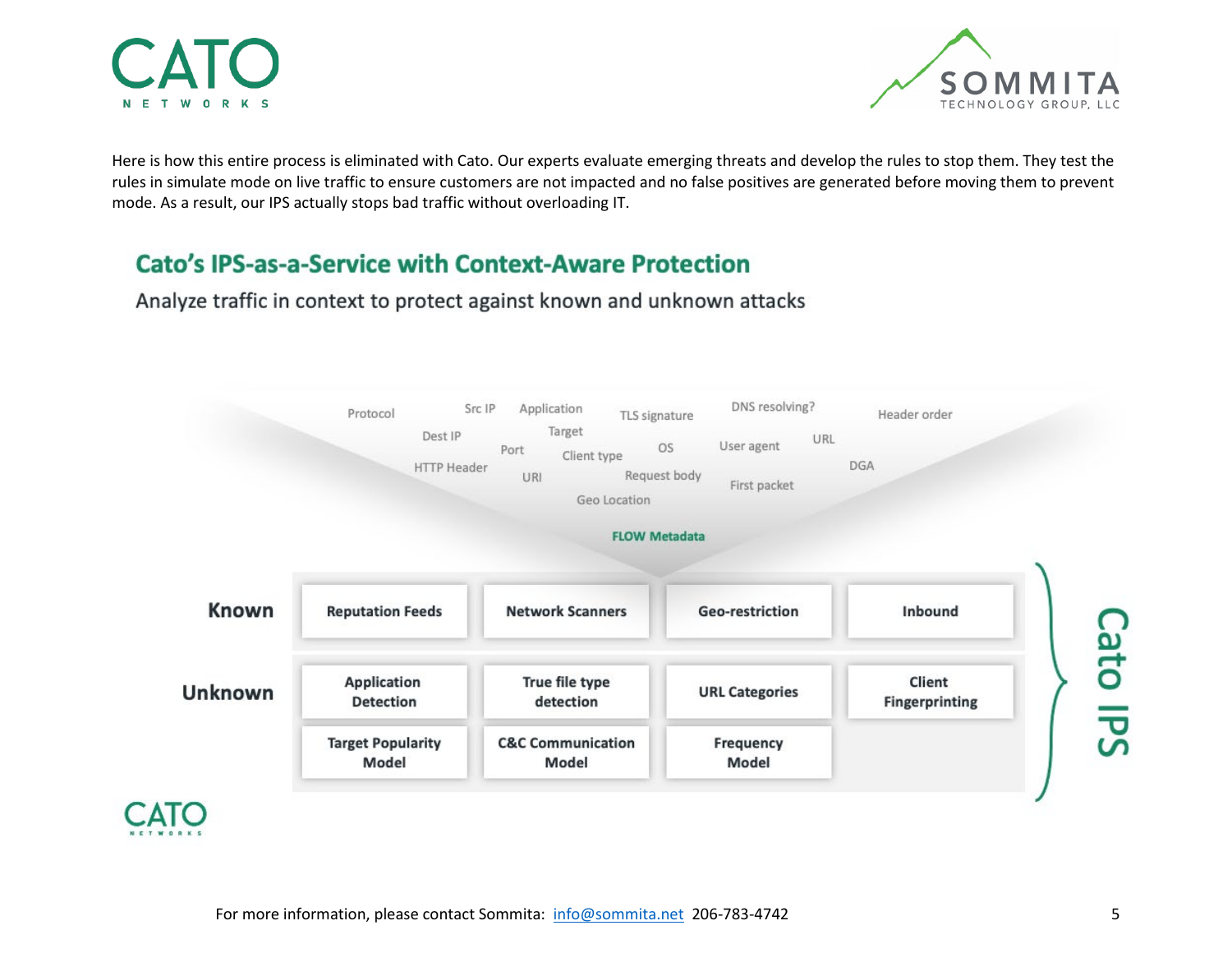



To understand more about the IPS let's understand how it works.

First, Cato IPS can access a very rich context of every flow as seen here. Beyond the obvious flow attributes like source and destination IP, it can access the HTTP header, the flow encryption algorithm, the type of client application, and the attributes of the target URL. For example, the URL category, age, and if it is machine or human generated).

All this context is rarely available to appliance-based IPS. The context is used by the Cato IPS rules to stop both known threats such as traffic from blacklisted IP or Geo and unknown threats by identifying anomalous or highly suspicious flows.

# **From Automated Prevention to Managed Detection and Response**

## • IPS is a threat prevention engine

- It stops inbound threats and outbound malicious communication
- Endpoints can get infected
	- Locally through USB or when equipment is taken out of the enterprise network
	- And, yes, no protection is 100% bulletproof
- Cato managed detection and response service (MDR)
	- Daily analysis of the network to find compromised endpoints
	- Human expert verified
	- **Guided remediation**

### Incident Info

Found on site:Israel\_Office (IP: 10.20.0.81) Threat Info: Malware - Razy Risk Level: High Target IP(s): 198.134.112.241 Target Domains(s): zy16eoat1w[.].com Destination Port(s): 443 Action taken: Notify

### Details

I suspect this machine is infected with Razy Malware and its worth scanning it when possible. (domains: t7479e4d[.]com, zy16eoat1w[.]com)Here's some reference: https://www.microsoft.com/enus/wdsi/threats/malware-encyclopedia-description?Name=Trojan:Win32/Razy.A

#### Recommended Action

Remove this threat using the following:https://www.microsoft.com/en-us/wdsi/threats/malwareencyclopedia-description?Name=Trojan:Win32/Razy.A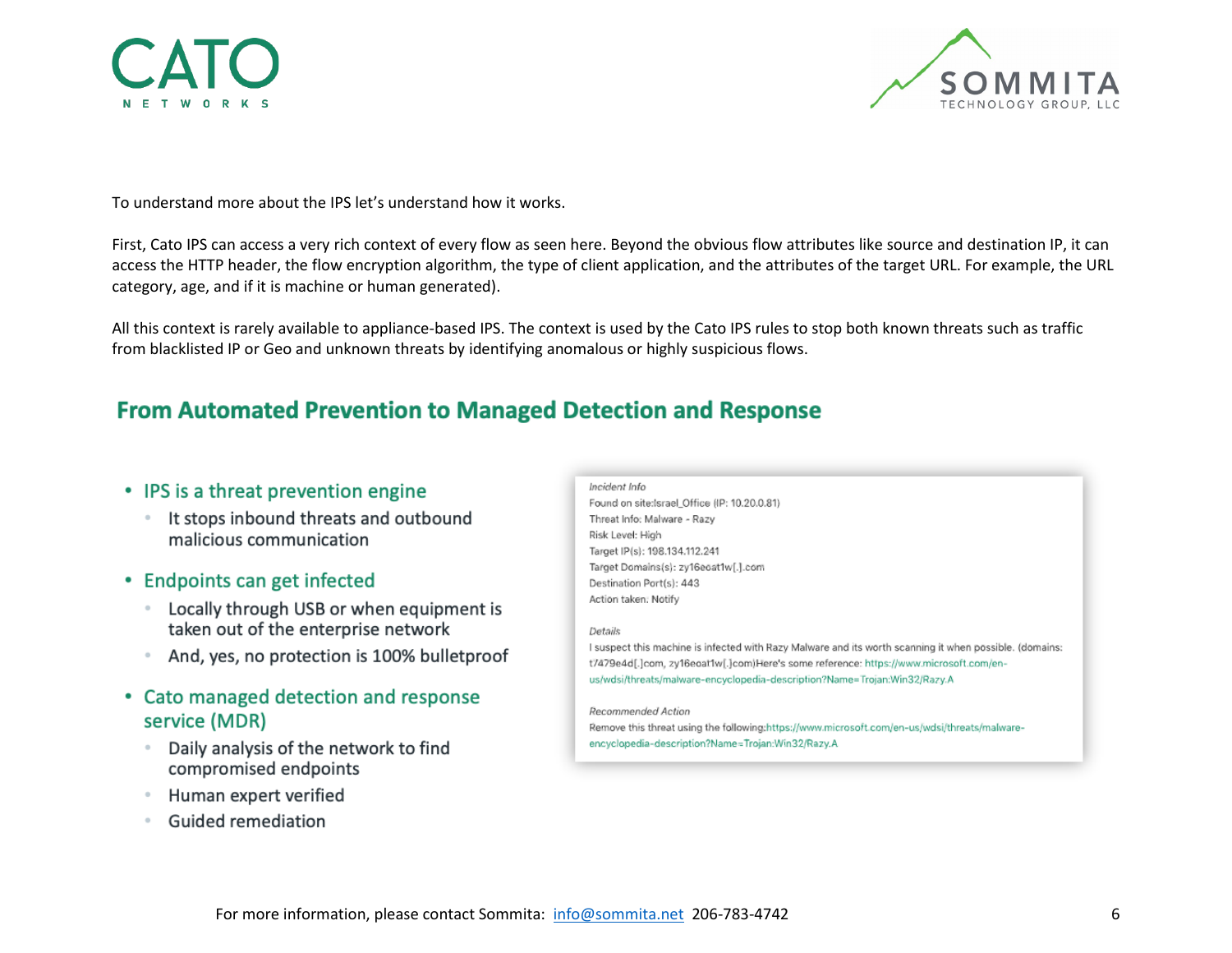**NETWORKS** 



## **Beyond prevention there is detection.**

IPS is threat prevention engine that will stop malicious inbound and outbound communication. But endpoints can still be infected by malware, which requires a different set of resources to detect, investigate, and remediate.

Cato offers a daily analysis service of your network to find compromised endpoints and assist in remediation. To the right is the type of notification Cato generates to let you know of what we are able to find.

# **Cato MDR**

"Extra Pair of Eyes" to watch over the network